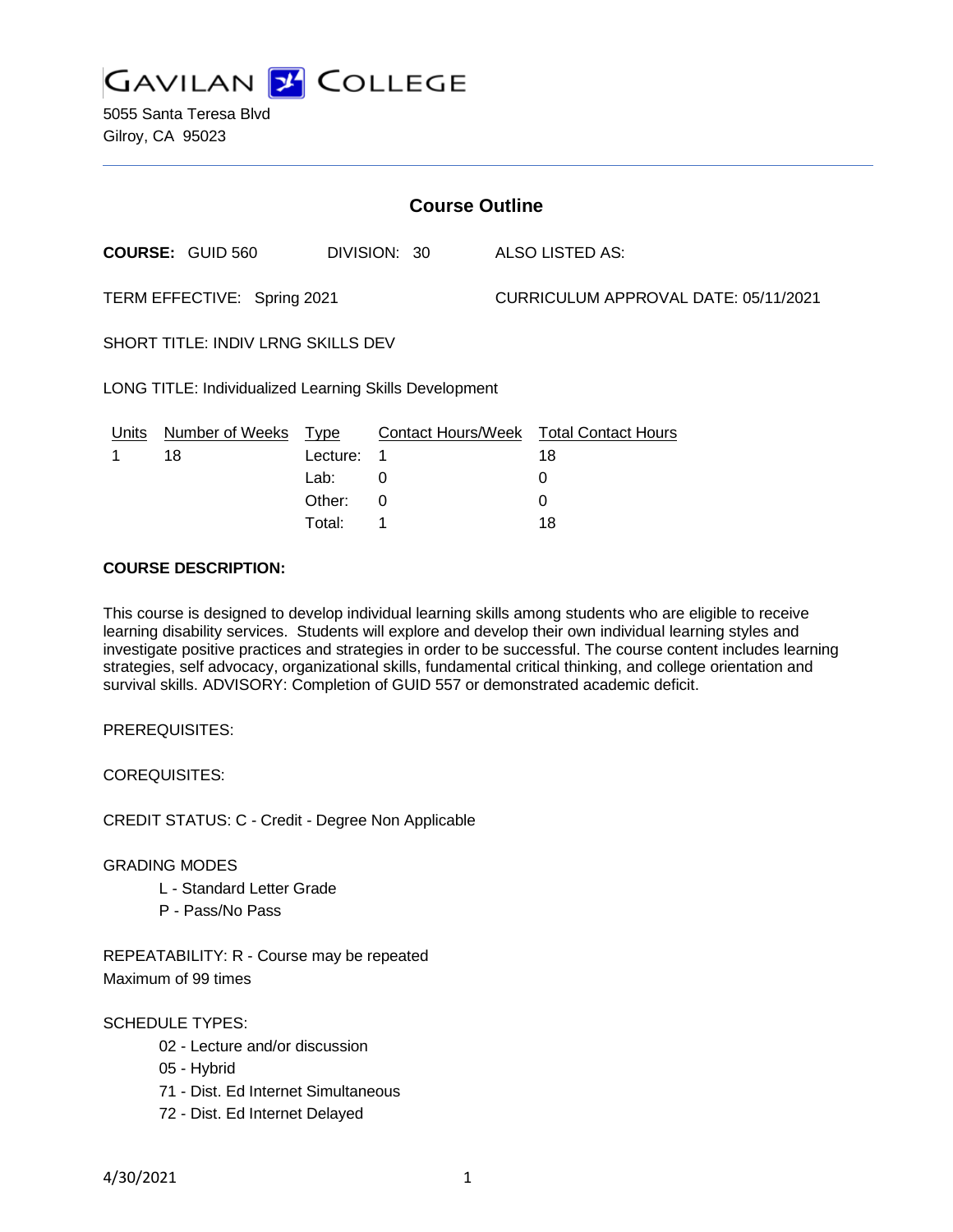# **STUDENT LEARNING OUTCOMES:**

By the end of this course, a student should:

1. Navigate and utilize Gavilan online systems including Self Service Banner, myDegreeWorks, SARS scheduling, and iLearn.

2. Apply research and decision making skills to major selection, transfer objectives, and/or career decision making.

3. Examine personal learning styles, time management and decision making strategies within one's own cultural framework.

4. Learn strategies and test taking techniques to improve study habits and learning of subject matter based on their learning skills.

5. Evaluate and learn assistive computer technologies that will improve success.

6. Identify an educational goal and complete an education plan.

# **CONTENT, STUDENT PERFORMANCE OBJECTIVES, OUT-OF-CLASS ASSIGNMENTS**

Curriculum Approval Date: 05/11/2021

## 2 Hours

Content: Introduction to Gavilan College and preparing for the first semester: Group introductions and college goals; review and interpretation of assessment test scores; Introduction to Self Service Banner: registration, adding and dropping classes, making payments, viewing grades, test scores, and transcripts, updating personal information, accessing financial aid; overview and selection of general education patterns. Overview of other myGav Portal resources: myDegreeWorks, iLearn. Considerations for first semester course selections. Overview of campus resources and services. Program-specific supplemental requirements will be provided to meet individual program regulations for students participating in categorical programs (e.g., Extended Opportunity Programs and Services (EOPS); California Work Opportunity and Responsibility to Kids (CalWORKs), Mathematics Engineering Science Achievement (MESA), Accessible Education Center (AEC), TRiO, Athletics, etc.) Students will be referred to categorical programs as appropriate. How to contact instructors, schedule appointments, etc. Important dates and deadlines: late adds, No Record Shown (NRS), payment deadlines. Assignments: Schedule campus tour and begin "passport" assignment. Review selected portions of catalog and general education patterns; identify courses of interest and create potential first semester schedule; meet with a counselor to register for first semester classes.

1 Hour

Content: First weeks' college experiences, what to expect and next steps. Textbooks and how to access, purchase, rent, and reserve. Important dates and deadlines. Policies regarding dropping and repeating classes, academic probation and dismissal, financial aid and managing college finances. Review of Early Alert and late start classes. Introduction to Education Plans. Use of myDegreeWorks: major, education goal, use of "what if." Time management challenges and strategies. Assignments: Read selected portions of College Catalog and Student Handbook. Time management inventory, "what if" worksheet, journal assignment. Continued completion of "passport."

#### 2 Hours

Content: College options and success strategies. Continued review of GE patterns and options at Gavilan. Selecting a major: how to research options, decision making, change of major forms. Researching transfer options and transfer preparation: UC/CSU/Private, transfer agreements. Assist, AA/AS-T degrees, Communication: making appointments, utilizing office hours, appropriate methods of written and verbal communication, Gavilan Problem Resolution Process. Study skills and test taking strategies, tutoring options, barriers to success. Assignments: education plan worksheet, initial education plan appointment scheduled, faculty office visit, journal reflection, continued completion of "passport."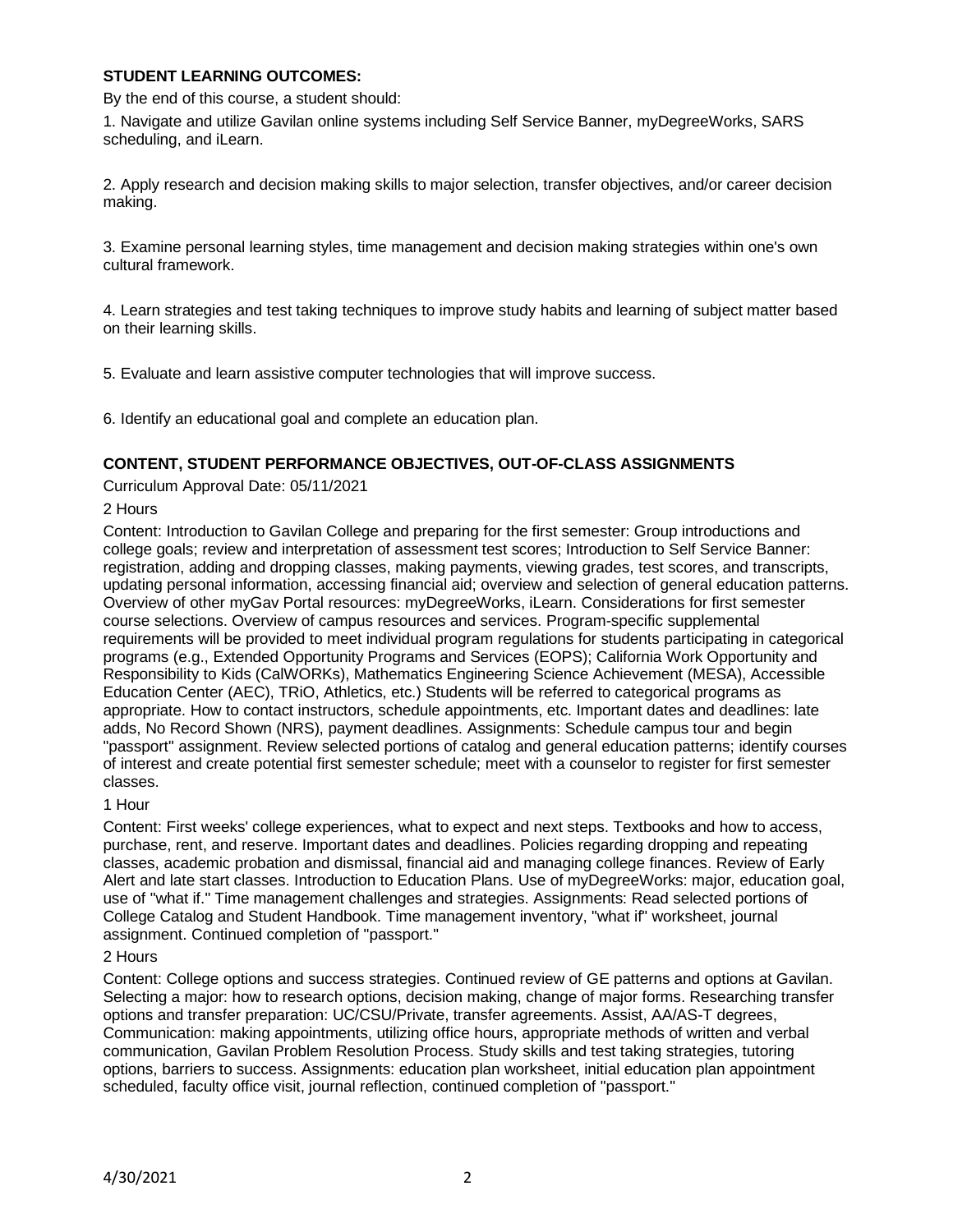# 1 Hour

Content: Moving forward and planning ahead. Grades and progress reports; Calculating Grade Point Average (GPA) and its impact on students' academic history. Campus involvement: clubs, athletics, ASB, learning communities, service learning, college hour, work study. Assignments: Final exam. Turn in copy of comprehensive education plan.

# 1 Hour

Content: Instructor will emphasize that evaluation will be based on individual improvement, class participation, essays, and exams. Students will be given an overview of course objectives and individual responsibilities.

Out of Class Assignments: Student notebook and planner.

## 1 Hour

Content: Organizational skills, planning and strategies. Planner and notebook development. Students will explore the concept of organization of information, assignment and storage in a

notebook. Student will develop a system of their own personal organizational style and system. Out of Class Assignments: Student notebook and planner.

## 1 Hour

Content: Definition of different learning styles. Individual evaluation and assessment of learning styles. Develop an individual learning profile based on information for assessments and web searches. Students will examine and define their own individual learning style, and discuss ways to apply the learned information. Students will complete an individual learning style quiz to assist in determining their own learning style. Students will develop an individual learning profile based on the information they found from the assessment results. Students will search the web for learning skills videos

## 2 Hours

Content: Time Management strategies, procrastination, barriers, motivation, decision-making skills and individual goal-setting.

SPO: Students will assess personal concept of time. Develop individual time management strategies and learn how to adjust daily, weekly, quarterly schedules to balance their own life style, define long term, short term and immediate goals: examine decision-making strategies and assess the value of decision-making and importance of goal setting.

#### 1 Hour

Content: memory and memory enhancement techniques. Instruction will focus upon techniques and strategies based on individual learning style. Students will define difference between short-term and longterm memory, examine and apply techniques to increase retention such as mnemonic devices, acronyms, visualizations and concentration techniques.

#### 1 Hour

Content: Developing strategies and techniques that will be useful to the student in the classroom, define individual educational goals, develop short and long term educational goals based on learning strategies. Review each Learning Evaluation report and discuss results with the students individually. Student will develop an educational goal based how to make use of the learning skills evaluation. Students will develop educational strategy plan based on their individual learning skills evaluations.

#### 1 Hour

Content: Developing personal voice and individual self advocacy, students will learn how to discuss difficulties they are experiencing in the classroom and assignments with their instructors. Studentswill develop a strategy on how to advocate for themselves for the assistance and accommodations they desire.

## 1 Hour

Content: Define characteristics and causes of test anxiety, identify obstacles that affect learning, learn strategies and techniques based on individual learning style in order to be successful. Discuss the effects that test anxiety has on intellectual development and balance, discuss learning disabilities issues and support services available on campus. Students will apply learning techniques and strategies to reduce test anxiety in various settings based on given difficulties they may have.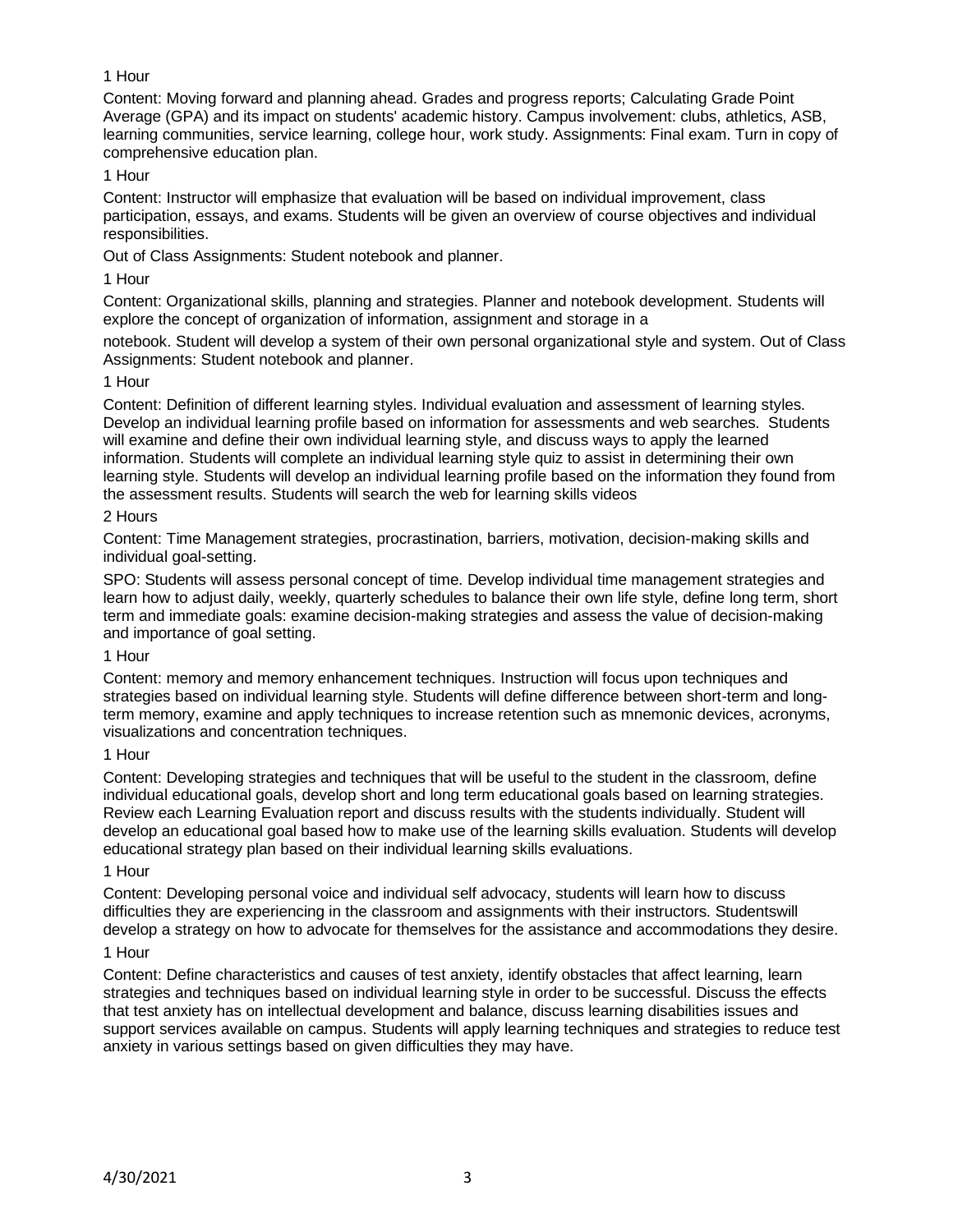# 1 Hour

Content: Discuss the need for life balance, examine diet, sleep and exercise programs, identify personal lifestyles, discuss self-esteem and academic success, causes, symptoms of stress, including stress related to general issues concerning culture, race, gender, disability and sexual orientation and discuss alcohol and drug awareness. Life balance and assess health factors and how these factors relate to academic success. Students will develop educational/ health plans to be successful.

2 Hours

Final Project- Portfolio Development and Presentations

# **METHODS OF INSTRUCTION:**

Lecture, class discussion, group activities, written assignments, handouts, practice and discussion of assigned exercises, quizzes, homework, and final exam/project.

# **OUT OF CLASS ASSIGNMENTS:**

Required Outside Hours: 36 Assignment Description: Student notebook and planner. Completion of "Passbook".

# **METHODS OF EVALUATION:**

Writing assignments

Percent of total grade: 20.00 %

Percent range of total grade: 20 % to 40 % Written Homework; Lab Reports; Essay Exams; Term or Other Papers. If this is a degree applicable course, but substantial writing assignments are not appropriate, indicate reason: Field Work; Quizzes; Exams

Skill demonstrations

Percent of total grade: 25.00 %

Percent range of total grade: 25 % to 40 % Class Performance/s; Field Work; Performance Exams

Objective examinations

Percent of total grade: 10.00 %

Percent range of total grade: 10 % to 25 % Multiple Choice; True/False; Matching Items; Completion; Other: oral presentation

# **REPRESENTATIVE TEXTBOOKS:**

Recommended Representative Textbooks Gavilan College Catalog and Student Handbook and current schedule of classes..